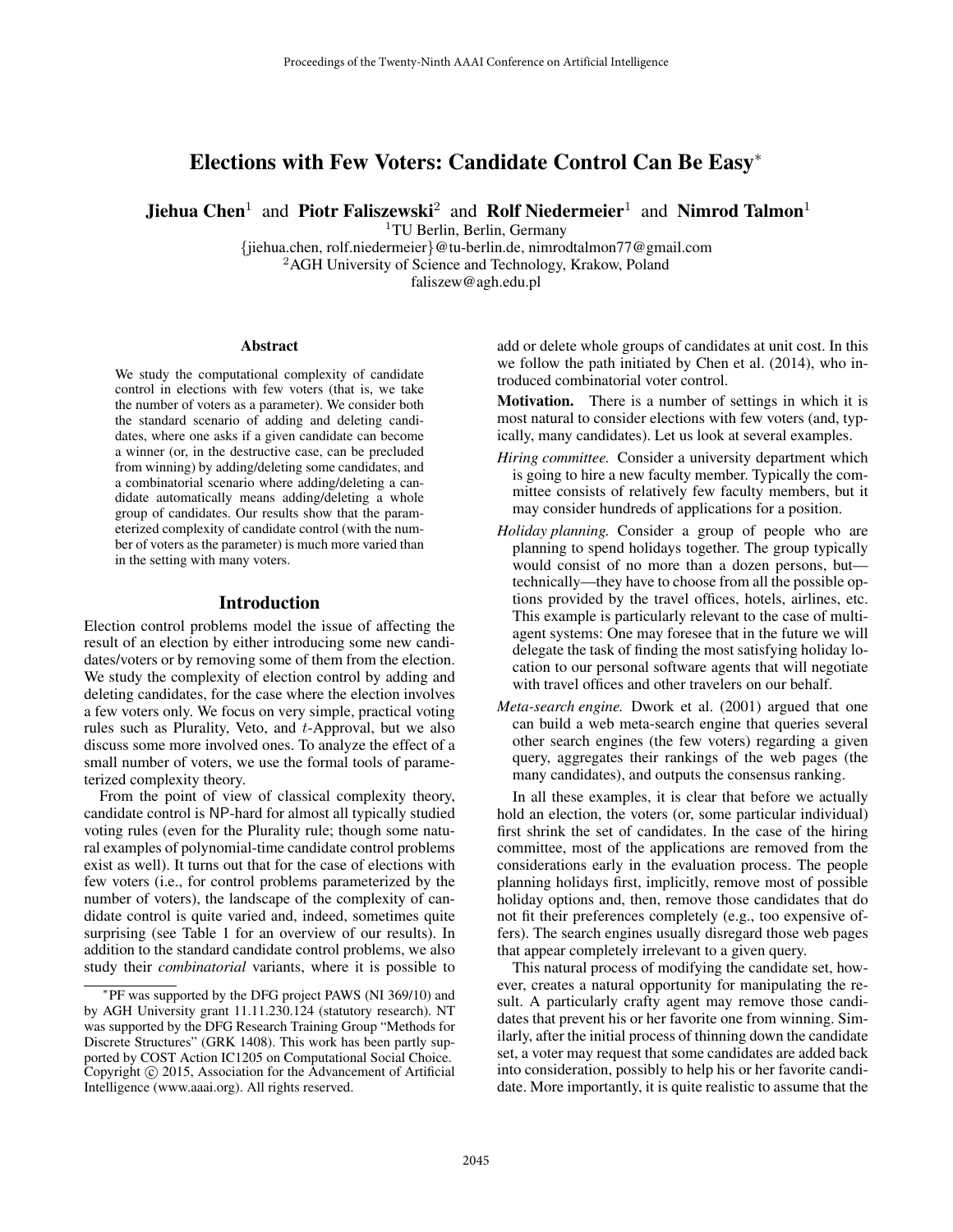| Problem                                                                                                            | Plurality                                               | Veto                                                       | $t$ -Approval                                              | t-Veto                                                                        | Borda                                                                    | Copeland <sup><math>\alpha</math></sup>                                                                                             | Maximin                                               |
|--------------------------------------------------------------------------------------------------------------------|---------------------------------------------------------|------------------------------------------------------------|------------------------------------------------------------|-------------------------------------------------------------------------------|--------------------------------------------------------------------------|-------------------------------------------------------------------------------------------------------------------------------------|-------------------------------------------------------|
| $R$ -CCAC<br>$R$ -CCDC<br>$R$ -DCAC<br>$R$ -DCDC                                                                   | $W[1]-h / XP$<br><b>FPT</b><br><b>FPT</b><br><b>FPT</b> | $W[1]-h / XP$<br>$W[1]-h / XP$<br><b>FPT</b><br><b>FPT</b> | $W[1]-h / XP$<br>$W[1]-h / XP$<br><b>FPT</b><br><b>FPT</b> | $W[1]-h / XP$<br>$W[1]-h / XP$<br><b>FPT</b><br><b>FPT</b>                    | $P$ $\heartsuit$<br>$P \circlearrowright$                                | para-NP-h $(10)$ para-NP-h $(20)$ $\bullet$<br>para-NP-h (10) para-NP-h (26) $\bullet$<br>$\mathsf{P} \diamondsuit$<br>$P \Diamond$ | para-NP- $h(10)$<br>P ♣<br>P ♣<br>P &                 |
| $R$ -COMB-CCAC<br>$R$ -COMB-CCDC<br>$R$ -COMB-DCAC<br>$\mathcal{R}\text{-Comb-DCDC}$   para-NP-h (3) para-NP-h (1) | $W[1]-h / XP$<br>para-NP- $h(1)$<br><b>FPT</b>          | $W[1]-h / XP$<br>para-NP- $h(1)$<br><b>FPT</b>             | $W[1]-h / XP$<br>para-NP- $h(1)$<br>$W[1]-h / XP$          | $W[1]-h / XP$<br>para-NP- $h(1)$<br>? / XP<br>para-NP-h $(2)$ para-NP-h $(1)$ | para-NP- $h(2)$<br>para-NP- $h(1)$<br>para-NP- $h(2)$<br>para-NP- $h(2)$ | para-NP-h $(3)$ <sup><math>\bullet</math></sup><br>para-NP-h $(1)$ $\bullet$<br>para-NP- $h(3)$<br>para-NP- $h(3)$                  | para-NP- $h(6)$<br>para-NP- $h(1)$<br>para-NP- $h(5)$ |

Table 1: The complexity of candidate control (constructive (CC) and destructive (DC), adding candidates (AC) and deleting candidates (DC)) problems for varying voting rules  $R$  parameterized by the number of voters (for t-Approval and t-Veto we mean  $t \geq 2$ ; for Copeland<sup> $\alpha$ </sup>, we mean  $0 \leq \alpha \leq 1$ ; notice that the results by Betzler and Uhlmann (2009) hold only for  $\alpha \in \{0,1\}$ ). Results marked with  $\clubsuit$  and  $\Diamond$  are due to Faliszewski et al. (2011; 2009), those marked with  $\heartsuit$  are due to Loreggia et al. (2014), and those marked with  $\bullet$  follow from the work of Betzler and Uhlmann for  $\alpha \in \{0,1\}$  and are due to this paper for the remaining values. Cells containing statements of the form "para-NP-h (z)" mean that the relevant problem is NP-hard even with only  $z$  voters. Question mark  $(?)$  means that the exact complexity is still open.

voters in a small group know each other so well as to reliably predict each others' votes (this is particularly applicable to the example of the hiring committee). Thus, we believe that it is natural and relevant to study the complexity of candidate control parameterized by the number of voters. While control problems do not model the full game-theoretic process of adding/deleting candidates, they allow agents to compute what effects they might be able to achieve.

Finally, it is quite natural to consider the case where deleting (adding) a particular candidate means also deleting (adding) a number of other ones. For example, if a hiring committee removes some candidate from consideration, it might have to also remove all those with weaker publication records; if people planning holidays disregard some expensive hotel, they might also want to remove those that cost more. Thus, we also study *combinatorial variants* of candidate control problems that model such settings.

Main contributions. Our research has shown some surprising patterns that were not (nearly as) visible in the context of classical complexity analysis of election control:

- 1. (Non-combinatorial) destructive candidate control is easy (either in the fixed-parameter tractability sense or via outright polynomial-time algorithms) for all our voting rules.
- 2. In the combinatorial setting, control by deleting candidates appears to be computationally harder than control by adding candidates.

We also found an interesting difference in the complexity of non-combinatorial constructive control by deleting candidates between Plurality and Veto rules (this is especially interesting since there is no such difference for the adding candidates case).

Our results (see Table 1; formal definitions follow in the next section) are of four types (with the exception of t-Veto-Comb-DCAC which is only in XP): for each of our problems we show that it either is in P, is in FPT, is W[1]-hard but has an XP-algorithm, or is para-NP-hard (in each case the parameter is the number of voters). Naturally, the first type

of results is the most positive<sup>1</sup> (unconditionally efficient algorithms) and the second type is quite positive too (the exponential part of the running time of an algorithm depends only on the number of voters). The third kind is less positive (W[1]-hardness precludes existence of FPT algorithms, but membership in XP means that there are algorithms that are polynomial-time if the number of voters is a constant). The last kind is the most negative (NP-hardness even for a constant number of voters; this precludes membership in XP).<sup>2</sup> We introduce several new proof techniques to establish our results. Due to the lack of space, we can only sketch some of our proofs.

Related Work. The complexity study of election control was introduced by Bartholdi et al. (1992), who were later followed by numerous researchers, including, e.g., Hemaspaandra et al. (2007), Meir et al. (2008), and many others (we point the reader to the survey of Faliszewski et al. (2010) and to several recent papers on the topic (Parkes and Xia 2012; Erdélyi et al. 2012; Rothe and Schend 2013)). Briefly put, it turns out that for standard voting rules, control problems are typically NP-hard.

There is a growing body of research regarding the parameterized complexity of voting problems (see, e.g., the survey of Betzler et al. (2012)), where typical parameters include the solution size (e.g., the number of candidates that can be added) and the election size (i.e., the number of candidates or the number of voters). For the solution size as the parameter, control problems usually turn out to be hard (Betzler and Uhlmann 2009; Liu et al. 2009; Liu and Zhu 2010). On the contrary, taking the number of candidates as the parameter almost always leads to FPT (fixed-parameter tractability) results (see, e.g., the papers of Faliszewski et al. (2011) and Hemaspaandra et al. (2013)).

<sup>&</sup>lt;sup>1</sup>We note that we evaluate the results from the computational complexity perspective and, hence, regard computational efficiency as positive.

<sup>&</sup>lt;sup>2</sup>Naturally, we use the standard complexity-theoretic assumptions that  $P \neq NP$  and  $FPT \neq W[1]$ .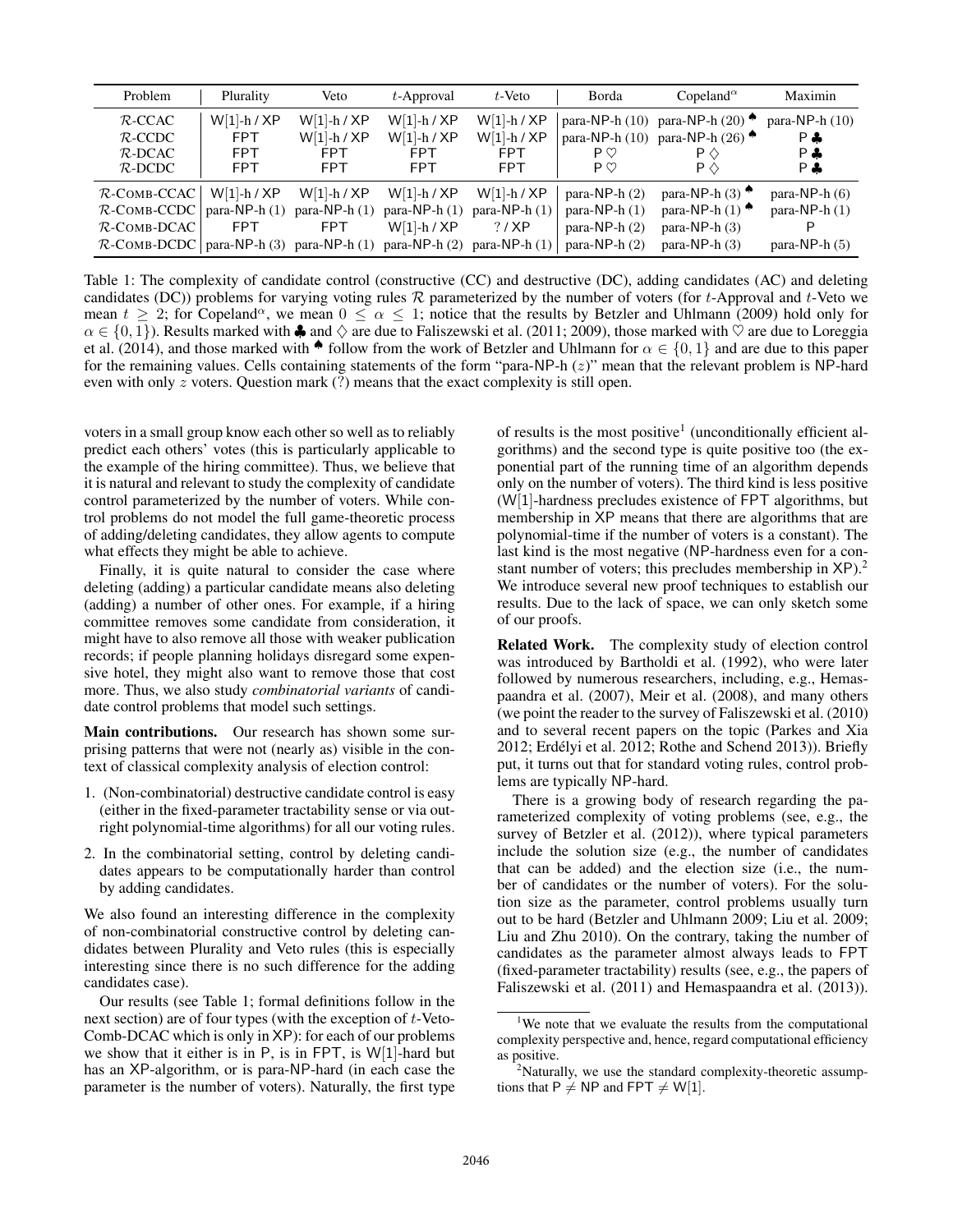However, so far, only Betzler and Uhlmann (2009) considered a *control* problem parameterized by the number of voters (for the Copeland rule), and Brandt et al. (2013) showed NP-hardness results of several winner determination problems even for constant number of voters. The parameter "number of voters" also received some limited attention in other voting settings (Betzler et al. 2010; Dorn and Schlotter 2012; Bredereck et al. 2014).

The study of combinatorial control was recently initiated by Chen et al. (2014), who focused on voter control. We stress that our combinatorial view of control is different from the studies of combinatorial voting domains (Boutilier et al. 2004; Xia and Conitzer 2010; Mattei et al. 2012).

#### Preliminaries

Elections. An election  $E = (C, V)$  consists of a set of candidates  $C = \{c_1, \ldots, c_m\}$  and a collection  $V =$  $(v_1, \ldots, v_n)$  of voters. Each voter  $v_\ell$  has a preference order (vote), often denoted  $\succ_{\ell}$ , which ranks the candidates from the one that  $v_\ell$  likes most to the one that  $v_\ell$  likes least. We sometimes write  $v_{\ell} : c_i \succ c_j$  to indicate that  $v_{\ell}$  prefers  $c_i$  to  $c_j$ . If A is some subset of candidates, then writing A within a preference order description (e.g.,  $A \succ a \succ b$ , where  $a$  and  $b$  are some candidates) means listing members of A in some arbitrary, but fixed, order. Writing  $\overleftrightarrow{A}$  means listing the candidates in the reverse of this order. Given an election  $E = (C, V)$ , for each two candidates  $c_i, c_j \in C$ , we define  $N_E(c_i, c_j) := ||\{v_\ell : v_\ell : c_i \succ c_j\}||.$ 

A voting rule  $\mathcal R$  is a function that given an election  $E =$  $(C, V)$  outputs a set  $\mathcal{R}(E) \subseteq C$  of candidates that tie as winners (i.e., we use the non-unique-winner model, where the candidates in  $\mathcal{R}(E)$  are equally successful). We study the following standard voting rules (in each case, the candidates who receive the highest number of points are the winners):

- *t*-Approval and *t*-Veto. Under *t*-Approval (where  $t \geq 1$  is an integer), each candidate gets a point for each voter that ranks him or her among the top  $t$  positions. For  $m$  candidates, t-Veto is a nickname for  $(m-t)$ -Approval (we often view the score of a candidate under t-Veto as the number of vetoes, i.e., the number of times he or she is ranked among bottom t positions). We refer to 1-Approval and 1- Veto as the Plurality rule and the Veto rule, respectively.
- *Borda rule and Maximin rule.* Under the Borda rule, in election  $E = (C, V)$  each candidate  $c \in C$  receives  $\sum_{d \in C \setminus \{c\}} N_E(c, d)$  points. (It is also convenient to think that Borda, for each voter  $v$ , gives each candidate  $c$  as many points as the number of candidates that  $v$  ranks  $c$ ahead of.) Under Maximin, each candidate  $c \in C$  receives  $\min_{d \in C \setminus \{c\}} N_E(c, d)$  points.
- *Copeland*<sup> $\alpha$ </sup> *rule.* Under the Copeland<sup> $\alpha$ </sup> rule (where  $\alpha$  is rational,  $0 \le \alpha \le 1$ ), in election  $E = (C, V)$  each candidate c receives  $\left\| \{d \in C \setminus \{c\} \mid N_E(c, d) > N_E(d, c)\} \right\|+$  $\alpha$ ||{ $d \in C \setminus \{c\}$ |  $N_E(c, d) = N_E(d, c)$ }|| points.

Control Problems. We study *candidate control* in elections, considering both constructive control (CC) and destructive control (DC), by either adding candidates (AC) or deleting candidates (DC). Following the work of Chen et al. (2014), we also consider combinatorial variants of our problems, where adding/deleting a single candidate automatically adds/deletes a whole group of other candidates. In these *combinatorial variants* (denoted with a prefix Comb), we use bundling functions  $\kappa$  such that for each candidate  $c$ ,  $\kappa(c)$  is a set of candidates that are also added if c is added (or, that are also deleted if  $c$  is deleted). For each candidate  $c$ , we require that  $c \in \kappa(c)$  and call  $\kappa(c)$  the bundle of  $c^3$  If B is some subset of candidates, by  $\kappa(B)$  we mean  $\bigcup_{c \in B} \kappa(c)$ . Bundling functions are encoded by explicitly listing their values for all the arguments. Formally, given a voting rule  $\mathcal{R}$ , our problems are defined as follows.

#### R-COMB-CCAC (resp. R-COMB-CCDC)

**Input:** An election  $(C, V)$ , a preferred candidate  $p \in$ C, a bundling function  $\kappa$ , and a non-negative integer k  $(in R\text{-COMB-CCAC we are also given a set } A \text{ of unreg-}$ istered candidates and the voters have preference orders over  $C \cup A$ ).

Question: Is there a set  $A' \subseteq A$  with  $||A'|| \leq k$  such that  $p \in \mathcal{R}(C \cup \kappa(A'), V)$ ? (resp. is there a set  $C' \subseteq C$ with  $||C'|| \leq k$  such that  $p \in \mathcal{R}(C \setminus C', V)$ ?)

The destructive variants of our problems, R-COMB-DCAC and R-COMB-DCDC, are defined analogously except that we replace the preferred candidate  $p$  with the despised candidate d, and we ask if it is possible to ensure that d is *not* a winner of the election. In the DCDC case, we explicitly disallow deleting any bundle containing the despised candidate. In the standard, non-combinatorial, variants of control we omit the prefix "Comb" and assume that for each candidate c we have  $\kappa(c) = \{c\}$ , omitting the bundling function in discussions.

Our model of combinatorial candidate control is about the simplest that one can think of. Indeed, in a scenario with  $m$  candidates, there are at most  $m$  corresponding bundles of candidates that can be added/deleted. In real life, one might expect many more. However, on the one hand, even such a simple model turns out to be computationally difficult and, on the other hand, we believe that it is instructive to consider such a simplified model first.

Parameterized Complexity. A parameterized problem is in FPT (termed fixed-parameter tractable) if there exists an algorithm that given an instance  $I$  of this problem (with parameter value p and instance size  $||I||$ ; for us the parameter value is the number of voters involved) decides this instance in time  $f(p) \cdot ||I||^{O(1)}$ , where f is some computable function. If, instead, the algorithm requires time  $O(||I||^{f(p)})$ , then the problem is in XP. Indeed, while the problems from both complexity classes come under "polynomial-time solvable when the parameter  $p$  is a constant", it is decisive that in the case of FPT the degree of the polynomial does not depend on p. Problems in FPT are viewed as tractable, whereas the class XP is rather considered to be at a high-level of the parameterized intractability hierarchy FPT  $\subseteq W[1] \subseteq W[2] \subseteq \cdots \subseteq XP$ . Due to space constraints, we omit the formal definition of the W[·] hierar-

<sup>&</sup>lt;sup>3</sup>Whenever we delete candidates from an election, these candidates are also implicitly deleted from the voters' preference orders.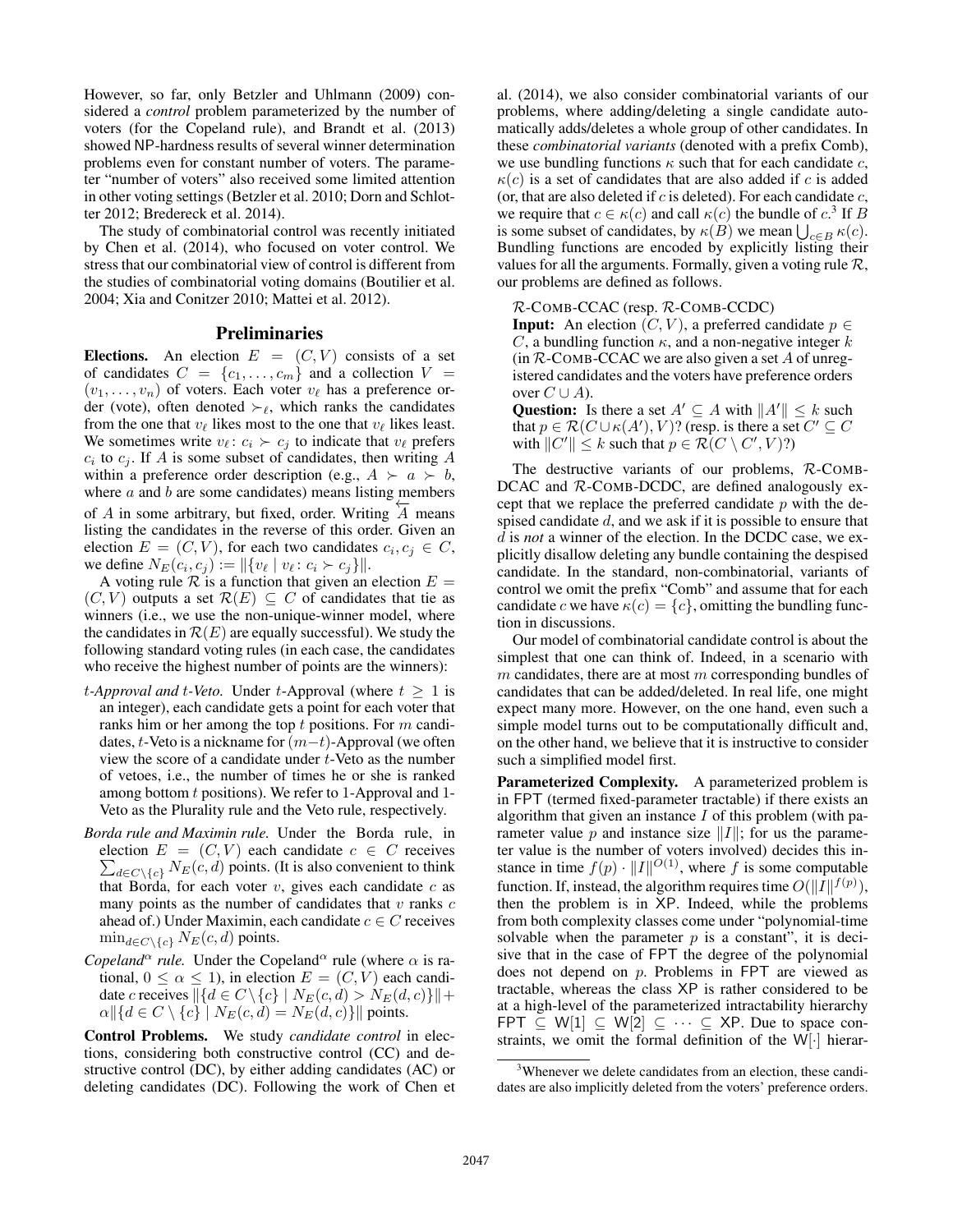chy (see, e.g., the textbooks (Downey and Fellows 2013; Flum and Grohe 2006; Niedermeier 2006)). To show W[1] hardness one can, e.g., give a parameterized reduction from the W[1]-hard MULTI-COLORED CLIQUE problem. A parameterized reduction from a parameterized problem L to a parameterized problem  $L'$  is a function that, given an instance  $(I, p)$ , computes in FPT time (wrt. p) an instance  $(I', p')$  such that  $p' \leq g(p)$  (where g is an arbitrary function) and  $(I, p) \in L \Leftrightarrow (I', p') \in L'$ ; in this paper all reductions can actually be computed in polynomial time.

If a problem is NP-hard via a reduction that produces instances where the value of the parameter is a constant, then we say that such a problem is para-NP-hard. W[1]-hardness precludes an FPT algorithm for the problem and para-NPhardness precludes an XP algorithm.

# Overview of Proof Techniques

We introduce several proof techniques that can be useful in studying the complexity of election problems parameterized by the number voters. We use the following techniques (the first two are, perhaps, most interesting):

- *Multi-Colored Clique Technique.* This is a technique used for establishing  $W[1]$ -hardness results. The idea is to give a reduction from MULTI-COLORED CLIQUE (MCC) parameterized by the clique order (a variant of the standard CLIQUE problem, better suited for the parameterized complexity results, where each vertex has one of h colors and we seek a clique of order  $h$  with each vertex of a different color): Given an MCC-instance, we introduce a candidate for each vertex and two candidates for each edge, and—in essence—we have to ensure that we add only the candidates (delete all but the candidates) that correspond to a multi-colored clique. We enforce this constraint using pairs of carefully crafted votes such that if we have two vertices but not an edge between them, then some candidate receives one more point than it should have for our preferred candidate to win. Note that the colors help to bound the number of voters needed for the construction. See Theorem 1 for a sample proof.
- *Cubic Vertex Cover Technique.* This is a technique used for establishing para-NP-hardness results for noncombinatorial constructive candidate controls. The crucial idea of the technique is that the edges in a cubic graph can be partitioned into four disjoint matchings, which allows one to encode all the information regarding the graph in a constant number of votes, in a way that ensures that the actions of adding/deleting candidates correspond to covering edges. A sample proof is given in Theorem 5.
- *Set-Embedding Technique.* This is a very simple technique for showing para-NP-hardness results for combinatorial control by adding/deleting candidates. The idea is to reduce from the standard SET COVER problem using the bundling function to encode sets. Due to the power of bundling, a constant number of voters suffices for the reduction. A sample proof is given for Theorem 2.
- *Signature Technique.* This is a group of two very similar techniques for showing FPT results (usually for destruc-

tive control). The first technique in the group works for control by adding candidates problems and relies on the fact that often it is possible to limit the number of candidates that one has to consider by identifying their most crucial properties (such as the subsets of voters where the candidates are ranked ahead of some given candidate; we refer to these properties as signatures). The second technique applies to control by deleting candidates. A sample proof using the first technique is given in Theorem 1.

#### Approval-Based Rules

In this section, we consider  $t$ -Approval and  $t$ -Veto rules. These are perhaps the simplest and most frequently used rules, so results regarding them are of particular interest.

We start by looking at the Plurality rule and the Veto rule. In terms of standard complexity theory, control by adding/deleting candidates (constructive and destructive) is NP-complete for both of them (Bartholdi et al., (1992); Hemaspaandra et al., (2007)). However, if we parameterize by the number of voters, the results change quite drastically. On the one hand, the results for analogous types of (noncombinatorial) control for these rules differ (for example, Plurality-CCDC is in FPT but Veto-CCDC is W[1]-hard; this is quite unexpected given the similarity and simplicity of Plurality and Veto), and, on the other hand, combinatorial and non-combinatorial control problems behave differently. For example, in combinatorial control, the *deleting* candidates case is para-NP-hard for all the rules, but the *adding* candidates case is either in FPT or W[1]-hard (but in XP).

Theorem 1. *When parameterized by the number of voters, (1) for Plurality and Veto, DCAC and DCDC are both in* FPT*, (2) Plurality-CCAC and Veto-CCAC are both* W[1] *hard, and (3) Plurality-CCDC is in* FPT*, while Veto-CCDC is* W[1]*-hard.*

*Proof sketch for Plurality-DCAC.* First, we guess a candidate  $p$  which is to defeat the despised candidate  $d$  (such a candidate must exist in a "yes"-instance; if  $p$  is an unregistered candidate, then we add it and decrease  $k$  by one).

Let  $m := ||A|| + ||C||$  be the total number of candidates and n be the number of voters. For each unregistered candidate a, we define its signature to be the collection of votes restricted to candidates  $p$ ,  $d$ , and  $a$ , with each occurrence of  $a$  replaced by a global symbol  $x$ . Adding a single candidate with a given signature has the same effect on the score difference of  $d$  and  $p$  as adding several candidates with the same signature. Thus, we partition the set of unregistered candidates into equivalence classes based on their signatures, and, for each signature, remove all unregistered candidates but one. We also remove all the registered candidates that do not score any points in the original election. Altogether, we are left with at most  $n$  registered candidates and at most  $3^n$ unregistered ones (the maximum number of different signatures). We solve this instance by brute-forcing all at-most- $k$ sized subsets of the unregistered candidates. This gives running time of the form  $O(3^{n^2} \cdot \text{poly}(m, n))$  since  $k \leq n$ . Finally, we remark that by using exponential space we can design a more complicated  $O(2^n \cdot m \cdot n)$ -time algorithm for Plurality-DCAC.  $\Box$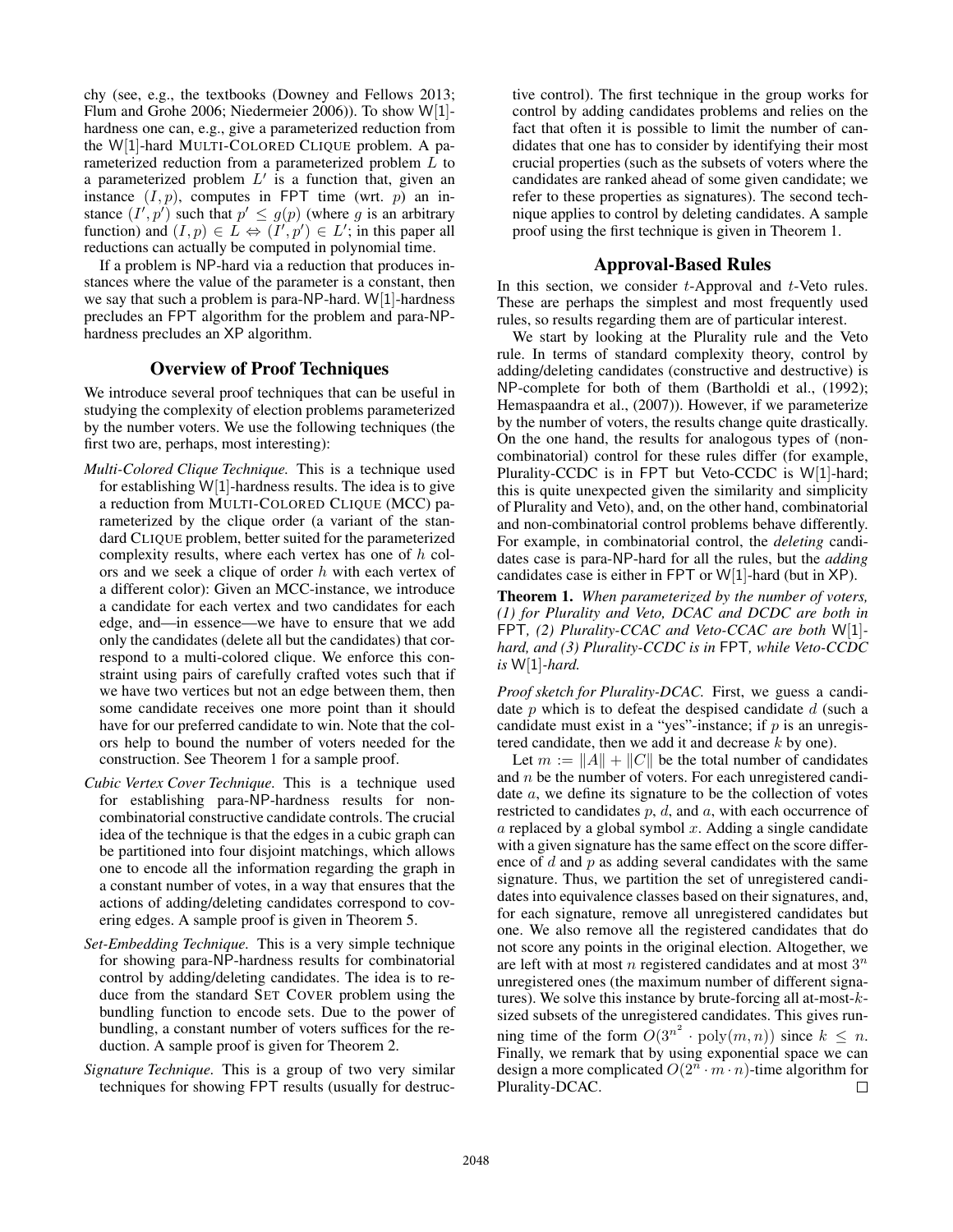*Proof sketch for Plurality-CCAC.* We give a reduction from the W[1]-hard problem MULTI-COLORED CLIQUE parameterized by the clique order. In this problem, we are given an undirected graph  $G = (V(G), E(G))$  whose vertices are partitioned into h disjoint sets,  $V_1(G), \ldots, V_h(G)$  such that for each i,  $V_i(G)$  consists of exactly n' vertices with color  $i$ . We ask if there is an order- $h$  clique containing a vertex for each color. We rename the vertices so that for each  $i$ ,  $1 \le i \le h$ , we have  $V_i(G) = \{v_1^{(i)}, \ldots, v_{n'}^{(i)}\}$ . W.l.o.g., we assume that  $G$  has edges between vertices of different colors only.

We construct a Plurality-CCAC instance as follows: The registered candidates are  $p$  (the preferred one) and  $d$ . We have one unregistered candidate  $v$  for each vertex  $v$ , and two unregistered candidates,  $(u, v)$ ,  $(v, u)$ , for each edge  $\{u, v\}$ .

To describe the votes, we need the following notation. Let i and j be two distinct colors. Let  $E(i, j)$  denote the set of all edge candidates  $(u, v)$ , where  $u \in V_i(G)$  and  $v \in V_j(G)$ . For each vertex  $v_z^{(i)} \in V_i(G)$ , let  $L(v_z^{(i)}, j)$  denote the set of all edge candidates  $(v_z^{(i)}, v)$ , where  $v \in V_j(G)$ . Finally, let  $R(i, j)$  and  $R'(i, j)$  denote the following two orders (which, indeed, are the crucial part of our construction):

$$
R(i,j): v_1^{(i)} \succ L(v_1^{(i)}, j) \succ \cdots \succ v_{n'}^{(i)} \succ L(v_{n'}^{(i)}, j),
$$
  

$$
R'(i,j): L(v_1^{(i)}, j) \succ v_1^{(i)} \succ \cdots \succ L(v_{n'}^{(i)}, j) \succ v_{n'}^{(i)}.
$$

We construct a set V of  $3h + 2(h+1) \cdot {h \choose 2}$  voters as follows.

- 1. For each color i,  $(1 \le i \le h)$ , construct one voter with orders  $v_1^{(i)} \succ \cdots \succ v_{n'}^{(i)} \succ d \succ \cdots$ .
- 2. For each pair of colors i, j,  $(1 \le i \ne j \le h)$ , construct  $h-1$  voters with orders  $E(i, j)$  ≻  $d$  ≻ ···, and another two voters, one with orders  $R(i, j) \succ d \succ \cdots$  and one with orders  $R'(i, j) \succ d \succ \cdots$ .
- 3. Construct h voters with orders  $d \succ \cdots$  and h voters with orders  $p \succ \cdots$ .

We claim that  $p$  can become a winner by adding at most  $k := h + 2\binom{h}{2}$  candidates if and only if G has an order $h$  multi-colored clique (i.e., a clique containing a vertex for each color). Simple calculation shows that if  $Q$  is a multicolored clique of order  $h$ , then adding the vertex candidates and the edge candidates corresponding to Q makes p win.

Conversely, we observe that irrespective of how many candidates we add to the election,  $p$  cannot have more than  $h$  points. Thus,  $d$  and every added unregistered candidate *cannot* have more than h points in the final election. This implies that any size-at-most- $(h + 2\binom{h}{2})$  set A' of unregistered candidates that we add to the election must contain exactly one vertex candidate for each color and exactly one edge candidate for each (ordered) pair of colors. Further, if  $A'$  contains two vertex candidates  $u, v$  but not the edge candidate  $(u, v)$ , then, due to the orders  $R(i, j) \succ d \succ \cdots$  and  $R'(i, j) \succ d \succ \cdots$ , either u or an edge candidate  $(u', v')$ (where  $u' \in V_i(G)$ ,  $v' \in V_j(G)$ , but  $(u', v') \neq (u, v)$ ) receives too many points, causing  $p$  not to win. To see why, note that  $R(i, j)$  and  $R'(i, j)$  contain all the candidates from  $V_i(G)$  and  $E(i, j)$ . If we restrict those two preference orders to u and  $(u, v)$ , then they will become  $u \succ (u, v)$  and the reverse one  $(u, v) \succ u$ . However, if we restrict them to u and  $(u', v')$ , then either they will both be  $u \succ (u', v')$  or they will both be  $(u', v') \succ u$ . This completes the proof. П

The Veto-CCAC case is quite intriguing. To see why, let us consider the following voting rule: Under *TrueVeto*, a candidate  $c$  is a winner if none of the voters ranks  $c$  last. It is quite easy to show that TrueVeto-CCAC is NP-complete, but it is also in FPT (when parameterized by the number of voters; an algorithm similar to that for Plurality-DCAC works). If a Veto election contained more candidates than voters, then at least one candidate would never be vetoed and, in effect, the election would be held according to the TrueVeto rule. This means that in the proof that Veto-CCAC is W[1]-hard, the election has fewer candidates than voters, even after adding the candidates (and keep in mind that the number of voters is the parameter!). Thus, the hardness of the problem lays in picking few spoiler candidates to add from a large group of them. If we were adding more candidates than voters, the problem would be in FPT.

In the combinatorial setting, there is a sharp difference between control by adding and by deleting candidates.

Theorem 2. *When parameterized by the number of voters, for Plurality and Veto, (1)* COMB*-DCAC is in* FPT*, (2)* COMB*-CCAC is* W[1]*-hard, and (3)* COMB*-CCDC and* COMB*-DCDC are para-*NP*-hard.*

*Proof sketch for Plurality-*COMB*-DCDC.* We reduce from SET COVER which, given a ground set  $X = \{x_1, \ldots, x_{n'}\},\$ a family  $S = \{S_1, \ldots, S_{m'}\}$  of subsets of  $X$ , and a nonnegative integer  $h$  (taken to be the parameter), asks whether it is possible to pick at most h sets from  $S$  so that their union is  $X$ . Given an instance  $I$  of SET COVER, we create an instance of Plurality-COMB-DCDC as follows. We let the candidate set be  $C = \{p, d\} \cup X \cup S$  (note that, depending on the context, we will use the symbol  $S_j$ ,  $1 \leq j \leq m'$ , to denote both the set from  $S$  and a set-candidate in the election). We introduce three voters with the following preference orders:

$$
v_1: X \succ p \succ \cdots
$$
,  $v_2: d \succ \cdots$ , and  $v_3: p \succ d \succ \cdots$ .

We set the bundling function  $\kappa$  so that for each setcandidate  $S_j$ , we have  $\kappa(S_j) := \{S_j\} \cup \{x_i \mid x_i \in S_j\},\$ and for every non-set candidate c, we have  $\kappa(c) := \{c\}.$ 

We claim that the candidate  $d$  can be precluded from winning by deleting at most  $h$  bundles of candidates if and only if there are h sets from  $S$  whose union is  $X$ .

Prior to deleting candidates, d, p, and one of the candidates from  $X$  are tied as winners. Deleting  $p$  would make  $d$  a unique winner, so the only way to defeat  $d$  is to ensure that  $v_1$  gives its point to p. It is easy to see that we can assume that we only delete bundles of the set-candidates. To ensure that  $v_1$  gives a point to p, all candidates from X must be deleted and, given our bundling function, this is possible (by deleting  $h$  bundles) if and only if the union of the sets corresponding to the deleted bundles is X. П

For t-Approval and t-Veto with  $t \geq 2$ , there are fewer surprises and patterns are more clearly visible: In the noncombinatorial setting, constructive controls are W[1]-hard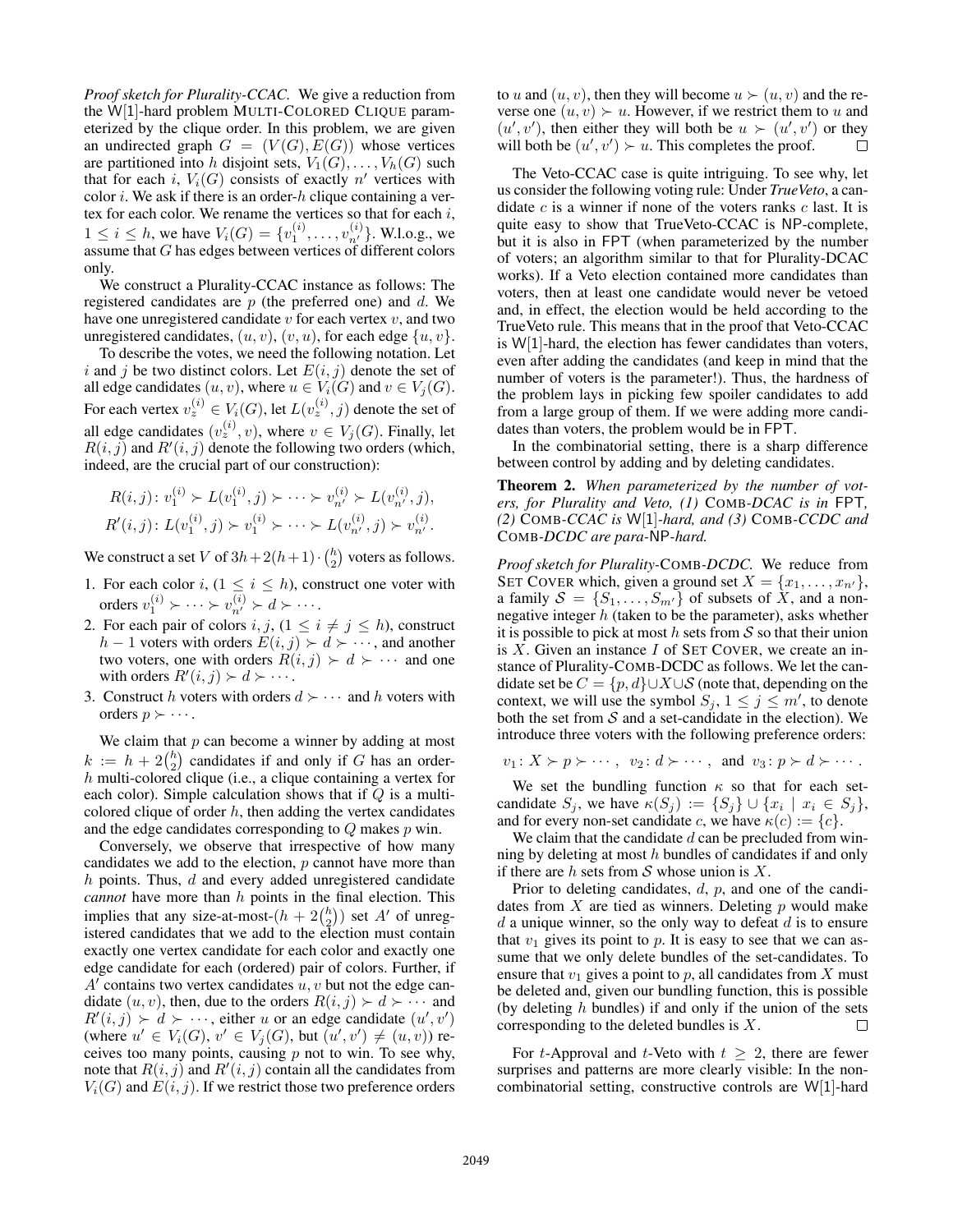and the destructive ones are in FPT. In the combinatorial setting, we have mostly hardness results.

Theorem 3. *When parameterized by the number of voters, for each fixed integer*  $t \geq 2$ *, for t-Approval and t-Veto, (1) (*COMB*)-CCAC, and CCDC are* W[1]*-hard, (2) DCAC and DCDC are in* FPT*, (3)* COMB*-CCDC and* COMB*-DCDC are para-*NP*-hard, and (4)* t*-Approval-*COMB*-DCAC is* W[1]*-hard.*

We conclude our discussion by claiming that in each of the W[1]-hard cases discussed in this section we can, indeed, provide an XP algorithm. This means that these cases cannot be strengthened to para-NP-hardness results.

**Theorem 4.** *For each control type*  $K \in \{CCAC, CCDC,$ COMB*-CCAC,* COMB*-DCAC*}*, and for each fixed integer* t*,*  $t \geq 1$ *, each of t-Approval-K and t-Veto-K is in* XP, when *parameterized by the number of voters.*

# Other Voting Rules

We focus on the voting rules Borda, Copeland<sup> $\alpha$ </sup>, and Maximin. The results are quite different from those for the case of t-Approval and t-Veto. Instead of FPT and  $W[1]$ hardness results, we obtain polynomial-time algorithms and para-NP-hardness results. Specifically, it has already been reported in the literature that there are polynomial-time algorithms for destructive candidate control in Borda (Loreggia et al. 2014), Copeland<sup> $\alpha$ </sup> (Faliszewski et al. 2009), and Maximin (Faliszewski et al., (2011)). For constructive candidate control, para-NP-hardness was already known for Copeland<sup>0</sup> and Copeland<sup>1</sup> (Betzler and Uhlmann 2009) and we establish it for the remaining values of  $\alpha$  and for Borda and Maximin (in the latter case, only for CCAC; CCDC is known to be in P).

Theorem 5. *When parameterized by the number of voters, for Borda and Copeland*<sup> $\alpha$ </sup> ( $0 \leq \alpha \leq 1$ ), *CCAC and CCDC are para-*NP*-hard, and Maximin-CCAC is para-*NP*-hard.*

*Proof sketch for Borda-CCDC.* We reduce from the NPcomplete problem CUBIC VERTEX COVER that given an undirected graph  $G$ , where each vertex has degree exactly three, and a non-negative integer  $h$ , asks whether there is a subset (*vertex cover*) of at most h vertices such that each edge is incident to at least one vertex in the subset.

Let  $I = (G, h)$  be a CUBIC VERTEX COVER instance. We decompose  $E(G)$  into four disjoint matchings (this is possible due to the computational variant of the classic graphcoloring result of Vizing (Misra and Gries 1992)) and rename the edges so that for each  $\ell$ ,  $1 \leq \ell \leq 4$ , the  $\ell$ 'th of these matchings is  $E^{(\ell)} = \{e_1^{(\ell)}, \dots, e_{m_\ell}^{(\ell)}\}$ . We set  $m' =$  $m_1 + m_2 + m_3 + m_4 = ||\tilde{E}(G)||$  and  $n' = ||V(G)||$ . For each edge e, we arbitrarily order its vertices and we write  $v'(e)$  and  $v''(e)$  to refer to the first vertex and to the second vertex, respectively. For each  $\ell$ ,  $1 \leq \ell \leq 4$ , we write  $EV^{(-\ell)}$ to mean the set of edges not in  $E^{(\overline{\ell})}$  union the set of vertices not incident to any of the edges in  $E^{(\ell)}$ . For each edge e, we define the following two orders over  $e, v'(e)$ , and  $v''(e)$ :

$$
P(e): e \succ v'(e) \succ v''(e)
$$
 and  $P'(e): e \succ v''(e) \succ v'(e)$ .

We form an election  $E = (C, V)$ , where  $C = \{p, d\} \cup$  $V(G) \cup E(G)$  and the voter set includes the following voters:

1. For each  $\ell$ ,  $1 \leq \ell \leq 4$ , we have the following two voters  $(E^{(\ell)})$  is a matching so the orders are well-defined):

$$
\mu(\ell) \colon P(e_1^{(\ell)}) \succ \cdots \succ P(e_{m_\ell}^{(\ell)}) \succ EV^{(-\ell)} \succ d \succ p, \text{ and}
$$
  

$$
\mu'(\ell) \colon p \succ d \succ \text{EV}^{(-\ell)} \succ P'(e_{m_\ell}^{(\ell)}) \succ \cdots \succ P'(e_1^{(\ell)}).
$$

2. We have two voters, one with order  $p \succ d \succ V(G)$  $E(G)$  and one with order  $E(G) \succ V(G) \succ p \succ d$ .

We claim that deleting at most  $h$  candidates can make  $p$  a winner if and only if there is a vertex cover of size  $h$  for  $G$ .

Initially, we have the following scores (to calculate them, note that—except for small asymmetries—our pairs of votes are reverses of each other): p has  $5(n'+m')+6$  points, d has  $5(n'+m')+4$  points, each edge candidate has  $5(n'+m')+7$ points, and each vertex candidate has  $5(n' + m') + 2$  points. So,  $p$  has one point fewer than each edge candidate, but more points than the other ones.

Consider the effects of deleting candidates. Deleting d decreases the score of  $p$  by six, whereas it decreases the scores of each other candidate by five (so it is never beneficial to delete  $d$ ). Further, if there is a solution that deletes some edge e, then a solution that is identical but instead of e deletes either  $v'(e)$  or  $v''(e)$  (it is irrelevant which one) is also correct. Now, let  $v$  be some vertex candidate. If we delete  $v$ , the score of each edge candidate  $e$  such that  $v = v'(e)$  or  $v = v''(e)$  decreases by six, and the score of each other remaining candidate decreases by five. Thus, there is a vertex cover of size  $h$  if and only if deleting vertices corresponding to the cover ensures p's victory.  $\Box$ 

For combinatorial variants of candidate control, we only have one polynomial-time algorithm (for Maximin-COMB-DCAC); all the remaining cases are para-NP-hard. Our proofs mostly rely on the set-embedding technique. In particular, we prove that for every voting rule  $R$  that satisfies the unanimity principle (that is, for each voting rule  $R$  that chooses as the unique winner the candidate that is ranked first by all the voters), R-COMB-CCDC is para-NP-hard.

Theorem 6. *Let* R *be a voting rule that satisfies the unanimity principle.* R*-*COMB*-CCDC is* NP*-hard even for the case of elections with just a single voter.*

Altogether, we have the following result.

Theorem 7. *When parameterized by the number of voters, for Borda, Copeland*<sup> $\alpha$ </sup> ( $0 \leq \alpha \leq 1$ *), and Maximin, COMB-K is para-NP-hard for each control type*  $K \in \{CCAC, CCDC,$ *DCDC*}*. For Borda and Copeland*<sup> $\alpha$ </sup> ( $0 \leq \alpha \leq 1$ ), COMB-*DCAC is para-*NP*-hard. On the contrary, Maximin-*COMB*-DCAC is polynomial-time solvable.*

In summary, for our more involved voting rules, constructive candidate control is hard even in the non-combinatorial setting, whereas destructive candidate control is tractable in the non-combinatorial setting, but becomes para-NP-hard in the combinatorial ones (with the exception of Maximin).